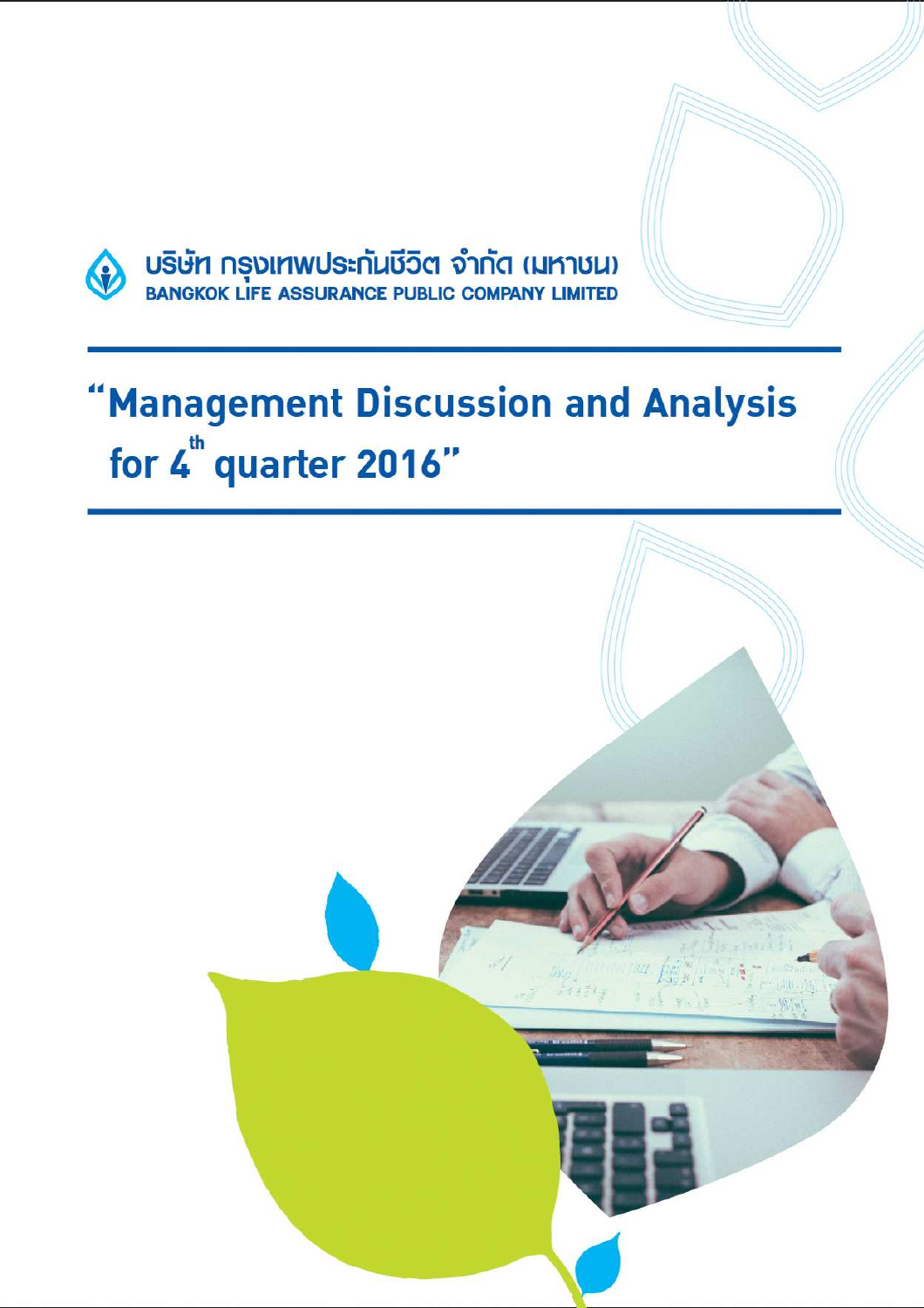## **Summary**

In the fourth quarter of 2016, the Company had a profit of 1,997 million baht, compared to a profit of 2,286 million baht posted in the fourth quarter of 2015, a 290 million baht decrease. In the fourth quarter of 2016, the Company reversed LAT reserve in a sum of 2,026 million baht while in the fourth quarter of 2015, LAT reserve was reversed in a sum of 1,939 million baht.

In the year of 2016, the Company posted a profit in a sum of 5.12 billion baht, compared to a profit of 4.11 billion baht in the year of 2015. LAT reserve was reversed in a sum of 345 million baht in 2016 while in 2015, recorded LAT reserve was 345 million baht. In addition, the Company obtained a 2.32-billion-baht profit from selling its securities in 2016, compared to 1.16 billion baht in the same period of the previous year.

If the Company adjusted its investments in bonds and contractual liabilities to reflect their market values, it would post a net loss of 3.13 billion baht and a net profit of 858 million baht for the fourth quarter of 2016 and the year of 2016 respectively. (2015: Net profit 1.78 billion baht and 3.86 billion baht respectively) The reason for the lower net profit in 2016 when compared to that of 2015 was the rise in interest rate which caused the market value of bonds to decline. The market value of contractual liabilities decreased in a lesser proportion because the yields of risk-free government bonds over the preceding eight quarters were applied in the calculation, compared to the calculation of the market value of bonds which requires the application of the interest rate as of the measurement date.

Regarding the Company's solvency, the Company's capital adequacy ratio (CAR) as of the fourth quarter of 2016 was 252%, a decrease from 309% at the end of 2015. However, this ratio is still two times greater than the minimum level required by the Office of Insurance Commission (OIC).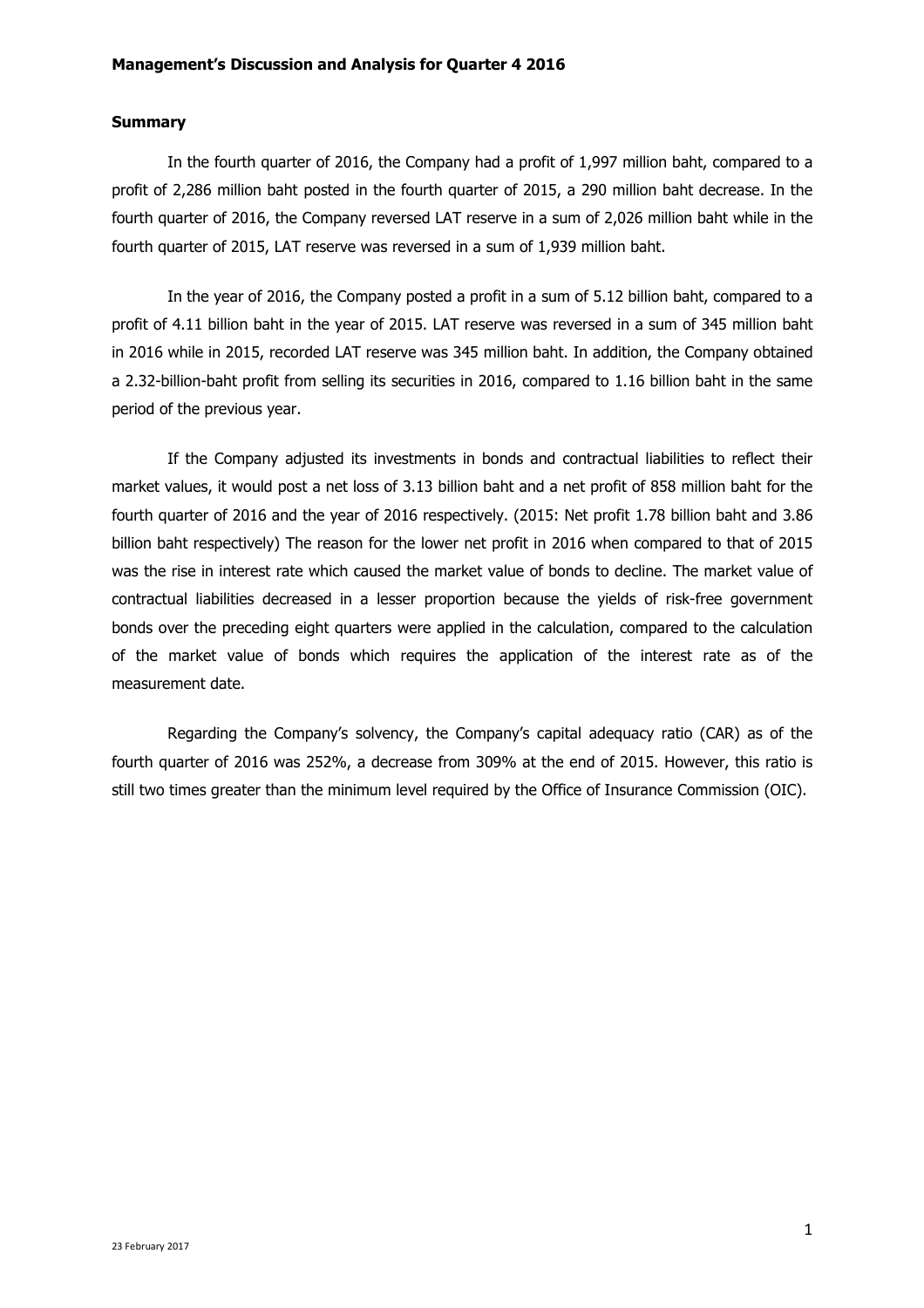## **Operating Performance**

| Table 1: Operating Result Summary |  |
|-----------------------------------|--|
|-----------------------------------|--|

| <b>Statement of income</b> | <b>Ouarter</b> |         |           |        |        | Year     |         |          |         |       |
|----------------------------|----------------|---------|-----------|--------|--------|----------|---------|----------|---------|-------|
| <b>Unit: Million</b>       | 4/2016         |         | 4/2015    |        | %YoY   | 2016     |         | 2015     |         | %YoY  |
| Revenues                   |                |         |           |        |        |          |         |          |         |       |
| Net premiums earned        | 12,991         | 100%    | 12,803    | 100%   | $1\%$  | 42,282   | 100%    | 43,930   | 100%    | $-4%$ |
| Total investment income*   | 2,338          | 18%     | 2,441     | 19%    | $-4%$  | 12,872   | 30%     | 11,156   | 25%     | 15%   |
| Other income               | 51             | $0\%$   | 57        | $0\%$  | $-10%$ | 329      | $1\%$   | 303      | $1\%$   | 8%    |
| <b>Total revenues</b>      | 15,381         | 118%    | 15,302    | 120%   | 1%     | 55,482   | 131%    | 55,389   | 126%    | 0%    |
| <b>Expenses</b>            |                |         |           |        |        |          |         |          |         |       |
| Underwriting expenses      | (12, 457)      | $-96%$  | (12,030)  | $-94%$ | 4%     | (47,634) | $-113%$ | (48,708) | -111%   | $-2%$ |
| Operating expenses         | (480)          | $-4%$   | (454)     | $-4%$  | 6%     | (1,751)  | $-4%$   | (1,790)  | -4%     | $-2%$ |
| <b>Total expenses</b>      | (12.938)       | $-100%$ | (12, 484) | $-98%$ | 4%     | (49,384) | $-117%$ | (50,497) | $-115%$ | $-2%$ |
| <b>Earning before tax</b>  | 2,443          | 19%     | 2.817     | 22%    | 13%    | 6,098    | 14%     | 4,892    | 11%     | 25%   |
| Tax                        | (447)          | $-3%$   | (531)     | $-4%$  | $-16%$ | (976)    | $-2%$   | (779)    | $-2%$   | 25%   |
| <b>NI</b>                  | 1.997          | 15%     | 2.286     | 18%    | 13%    | 5,122    | 12%     | 4,113    | 9%      | 25%   |

\*Total investment income = Net investment income +Gains on investments + Gains on revaluation

#### Premium Income

In the fourth quarter of 2016, net premiums written<sup>1</sup> increased by 1%. They amounted to 12.99 billion baht. Such increase was mainly contributed to by increased renewal year premiums.

In the fourth quarter of 2016, first year premiums decreased by 40%, amounted to 4.11 billion baht while in the fourth quarter of 2015, the Company earned 6.89 billion baht in first year premiums. In the fourth quarter of 2015, the Company sold medium-term saving product via bancassurance channel, resulting in higher first year premiums than those of the current year. For renewal premiums, the growth rate in the fourth quarter of 2016 was at 48% because of the higher first year premiums of 2015.

 Bancassurance channel was the Company's main channel in the fourth quarter of 2016 and 2015. Its total premiums represented 57% of the total premiums earned from all channels, while those of the agent channel were 42%.

First year premiums in the year of 2016 amounted to 11.15 billion baht, an 18% decrease from 13.63 billion baht in the same period of 2015.

Total premiums of the year of 2016 amounted to 43.33 billion baht, down 3%. The proportions of premiums from bancassurance and agent channels to total premiums were 62% and 35% respectively. (2015: 65% and 32%, respectively)

 $\overline{a}$ 

<sup>&</sup>lt;sup>1</sup> Net premiums written = first year premiums + renewal year premiums - premiums ceded ± unearned premium reserves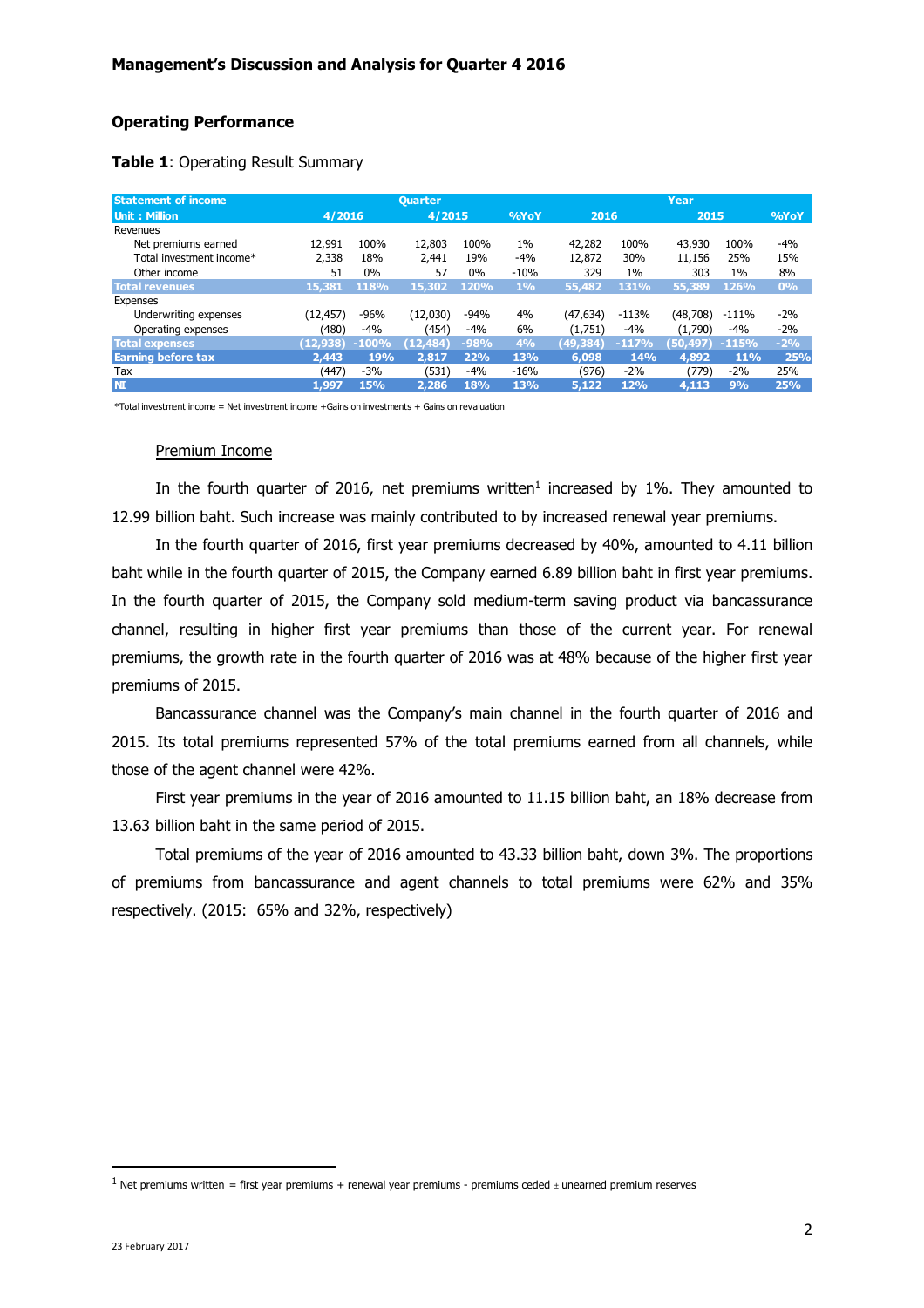# **Table 2**: First year premiums by channel

|                            | 2016             |           | 2015      |           | <b>Increase/Decrease</b> |           |  |
|----------------------------|------------------|-----------|-----------|-----------|--------------------------|-----------|--|
|                            | <b>Quarter 4</b> | Jan - Dec | Quarter 4 | Jan - Dec | <b>Quarter 4</b>         | Jan - Dec |  |
| Bancassurrance channel     | 2,904            | 8,199     | 5,316     | 10,841    | $-45%$                   | $-24%$    |  |
| Agents and brokers channel | 1,137            | 2,541     | 1,523     | 2,488     | $-25%$                   | 2%        |  |
| Other channel              | 64               | 409       | 53        | 299       | 22%                      | 37%       |  |
| <b>Total</b>               | 4,106            | 11,149    | 6,892     | 13,627    | $-40%$                   | $-18%$    |  |

# **Table 3**: Total premium by channel

|                            | 2016             |              | 2015             |           | <b>Increase/Decrease</b> |           |  |
|----------------------------|------------------|--------------|------------------|-----------|--------------------------|-----------|--|
|                            | <b>Quarter 4</b> | : Jan - Dec' | <b>Quarter 4</b> | Jan - Dec | <b>Quarter 4</b>         | Jan - Dec |  |
| Bancassurrance channel     | 7,492            | 26,879       | 7,691            | 29,296    | $-3%$                    | -8%       |  |
| Agents and brokers channel | 5,463            | 15,065       | 5,097            | 14,291    | 7%                       | 5%        |  |
| Other channel              | 169              | 1,388        | 201              | 1,253     | $-16%$                   | 11%       |  |
| <b>Total</b>               | 13,125           | 43,332       | 12,989           | 44,840    | 1%                       | $-3%$     |  |

#### **Table 4** : Premium of each channel to total premium ratio

|                            |                  | 2016      | 2015             |           |  |
|----------------------------|------------------|-----------|------------------|-----------|--|
|                            | <b>Quarter 4</b> | Jan - Dec | <b>Quarter 4</b> | Jan - Dec |  |
| Bancassurrance channel     | 57%              | 62%       | 59%              | 65%       |  |
| Agents and brokers channel | 42%              | 35%       | 39%              | 32%       |  |
| Other channel              | $1\%$            | 3%        | 2%               | 3%        |  |
| <b>Total</b>               | 100%             | 100%      | 100%             | 100%      |  |

# Investment Income Gain on investment and Gain on revaluation

# **Table 5**: Investment income gain on investment and gain on revaluation

|                            | <b>Quarter</b> |        |         |        | Year   |        |               |            |
|----------------------------|----------------|--------|---------|--------|--------|--------|---------------|------------|
| Unit: Million              | 4/2016         | 4/2015 | Change, | %YoY   | 2016   | 2015   | <b>Change</b> | %YoY       |
| Net investment income      | 2,619          | 2,413  | 206     | 9%     | 10,632 | 9,913  | 719           | 7%         |
| Gain (loss) on investment  | (364)          | 14     | (378)   | -2686% | 2,320  | 1,163  | 1,157         | 99%        |
| Gain (loss) on revaluation | 83             | 15     | 69      | 470%   | (80)   | 80     | (160)         | $-200%$    |
| <b>Total</b>               | 2,338          | 2,441  | (103)   | $-4%$  | 12,872 | 11,156 | 1,716         | <b>15%</b> |

In the fourth quarter of 2016, net investment income was 2.62 billion baht. Loss on investments was 364 million baht and gain on revaluation was 83 million baht. Total investment income amounted to 2.34 billion baht, a decrease by 103 million baht or 4% from the same period of the previous year.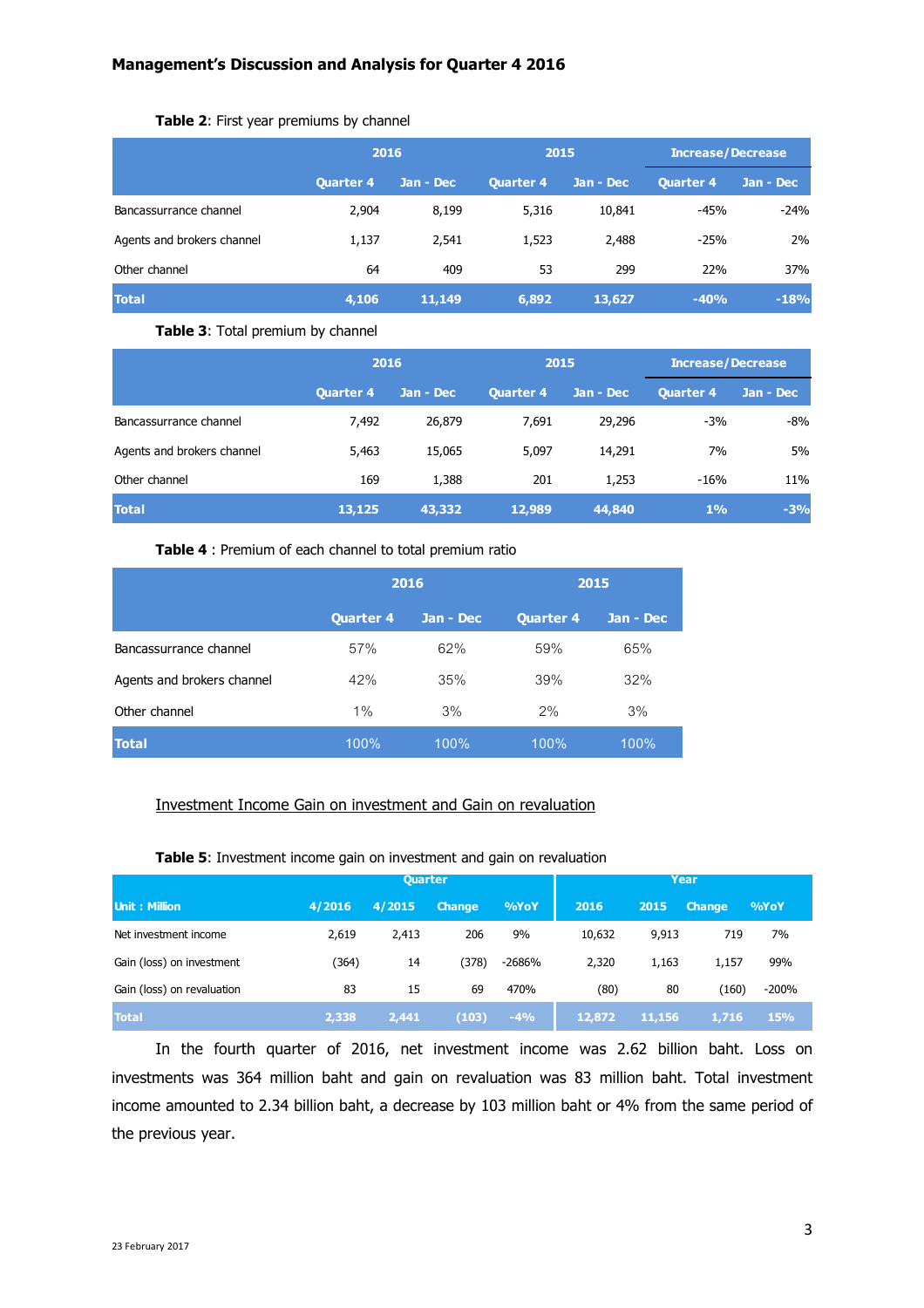# **Management's Discussion and Analysis for Quarter 4 2016**

In the year of 2016, net investment income was 10.63 billion baht. Gains on investments were 2.32 billion baht and losses on revaluation were 80 million baht. Total investment income amounted to 12.87 billion baht, an increase by 1.72 billion baht or 15% from the same period of the previous year.

The rate of return on investment for 2016 increased to 5.20% from 5.03% in 2015. The rates of return on investment including revaluation surplus on available-for-sale securities—consisting of stocks and corporate bonds—were 4.27% and 6.26% in 2015 and 2016 respectively.

## Expenses

The details of significant expenses for the fourth quarter of 2016 and 2015 were as follows:

1. Underwriting expenses in the fourth quarter of 2016 increased by 4% or 427 million baht, from 12.03 billion baht in 2015 to 12.46 billion baht in 2016.

- 1) The item "Life policy reserves increased from prior year" decreased by 3% due to a decrease in LAT reserve<sup>2</sup>. In the fourth quarter of 2016, the Company reversed LAT reserve in a sum of 2.03 billion baht. (2558: 1.94 billion baht reversed)
- 2) Benefit payments under life policies and claims payments increased by 17%. They can be divided into:
	- Policy benefits payments increased by 575 million baht or 18%. The increase was mainly contributed to by a 30% increase in benefits payment of 342 million baht and a 24% increase in surrender of 302 million baht. However, maturity benefits decreased by 57 million baht or 13%.
	- Claims and loss adjustment expenses increased by 29 million baht or 10%.
- 3) Commissions and brokerage increased by 98 million baht or 14%, from 715 million baht in 2015 to 813 million baht in 2016. Such increase in commissions was also due to increased premium written and commissions for some products which have been revised upwards.

2. Operating expenses of the fourth quarter of 2016 increased by 6% or 27 million baht, from 454 million baht in 2015 to 480 million baht in 2016. This was mainly due to fees from policy holders' using credit cards to pay for premiums, especially at the end of the year for tax benefits.

The details of significant changes in expenses for the year of 2016 and 2015 can be summarized as follows:

1. Underwriting expenses in year of 2016 decreased by 2% or 1.70 billion baht from 48.71 billion baht in 2015 to 47.63 billion baht in 2016.

1) The item "Life policy reserves increased from prior year" decreased by 13% due to the decrease in premiums and the increase in maturity and policy benefits payments in 2016. These cause reserves to decrease. Moreover, LAT reserve decreased because of

 $\overline{a}$ 

 $^2$  LAT reserve is an additional reserve which is set aside in the event that the life policy reserve recorded in the financial statements is lower than the reserve calculated for liability adequacy test.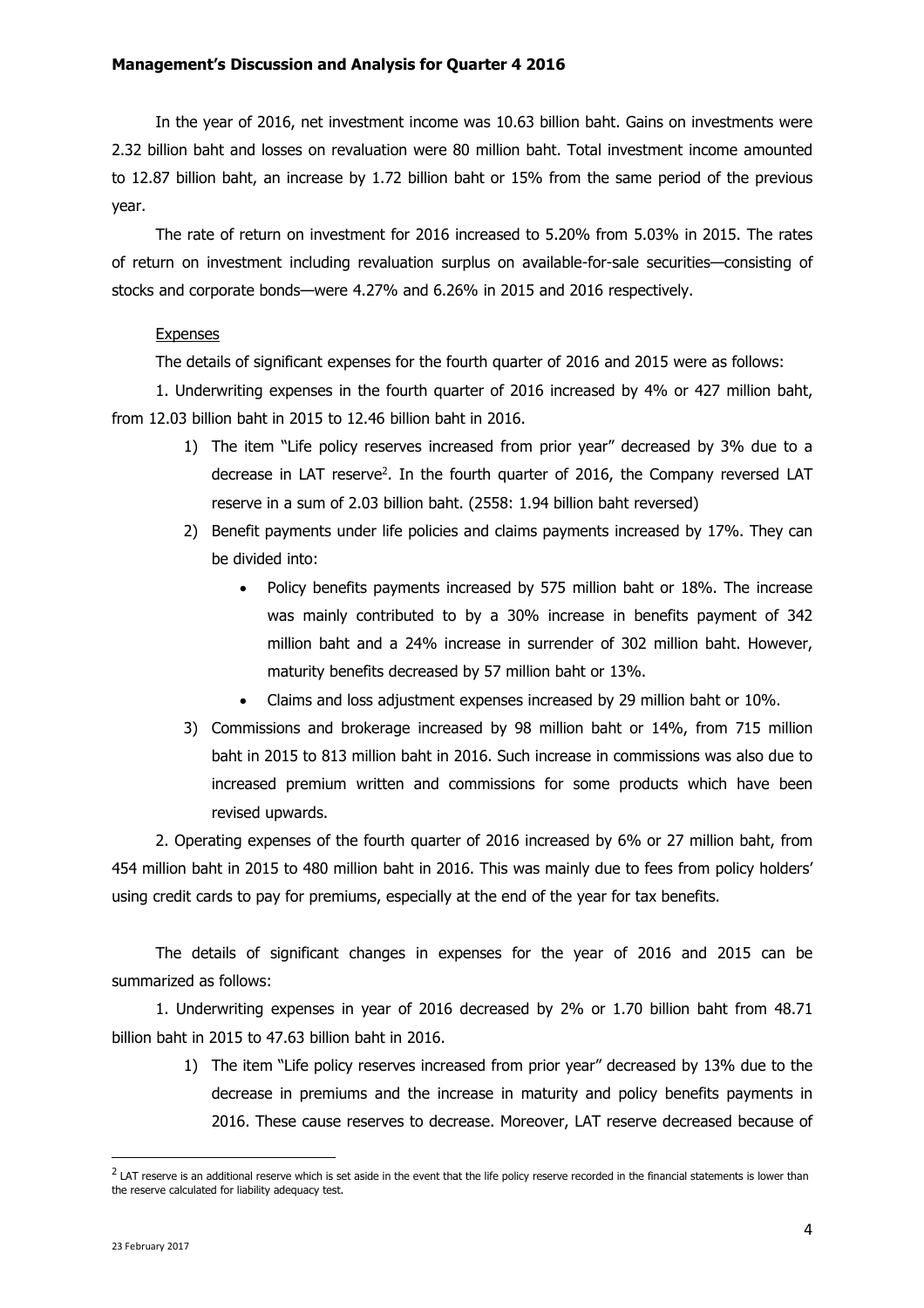the increase in discount rate in life policy reserves calculation method. The Company reversed LAT reserve in a sum of 345 million baht during the year (2015: 345 million baht set aside).

- 2) Benefit payments under life policies and claims payments increased by 15%. They can be divided into:
	- Benefit payments under life policies increased by 2.38 billion baht or 17%. The increase was mainly contributed to by an increase in surrender benefits by 806 million baht or 15%, an increase in maturity benefits by 650 million baht or 33% and an increase in benefit payments by 626 million baht or 12%.
	- Claims and loss adjustment expenses increased by 3 million baht or 0.3%.
- 3) Commissions and brokerage increased by 309 million baht or 11% from 2.85 billion baht in 2015 to 3.16 billion baht in 2016. Such an increase was caused by the Company's concentrating on long-term products which had higher commission rate than short-term products. It was also because commissions for some products have been revised upwards.

2. Operating expenses of the year of 2016 decreased by 2% or 39 million baht from 1.79 billion baht in 2015 to 1.75 billion baht in 2016 as a result of the Company's cost reduction policy.

#### Profit for the Period for Separate Financial Statement

The Company posted a profit for the fourth quarter of 2016 in a sum of 2.0 billion baht. It decreased by 290 million baht or 13% from a 2.29-billion-baht posted in the fourth quarter of 2015. This was contributed to by a 1% increase in net premiums written, a 4% decrease in investment income, a 4% increase in underwriting expenses from the increase in benefit payments under life policies and claims payments, and a 6% increase in operating expenses.

The Company posted a profit for the year of 2016 in a sum of 5.12 billion baht, a 25% or 1.01 billion-baht increase from the 4.11-billion-baht profit posted in the year of 2015. Although net premiums written decreased by 4%, investment income rose by 15% and underwriting expenses decreased by 2%. Operating expenses decreased by 2% in accordance with the cost reduction plan. As of December 31, 2016, the Company had no LAT reserve balance in the Statements of Financial Position

#### Profit for the Period for Consolidated Financial Statement

The consolidated financial statement for the fourth quarter of 2016 posted a profit of 1.99 billion baht, a decrease from a 2.29-billion-baht posted for the fourth quarter of 2015 by 292 million baht or 13%, as explained in the separate financial statement part. The consolidated operating result included the losses posted by BLA Insurance Broker Co., Ltd. ("BLAIB") of which the Company holds a 99% stake and Bangkok Life Assurance (Cambodia) PLC of which the Company holds a 52% stake respectively.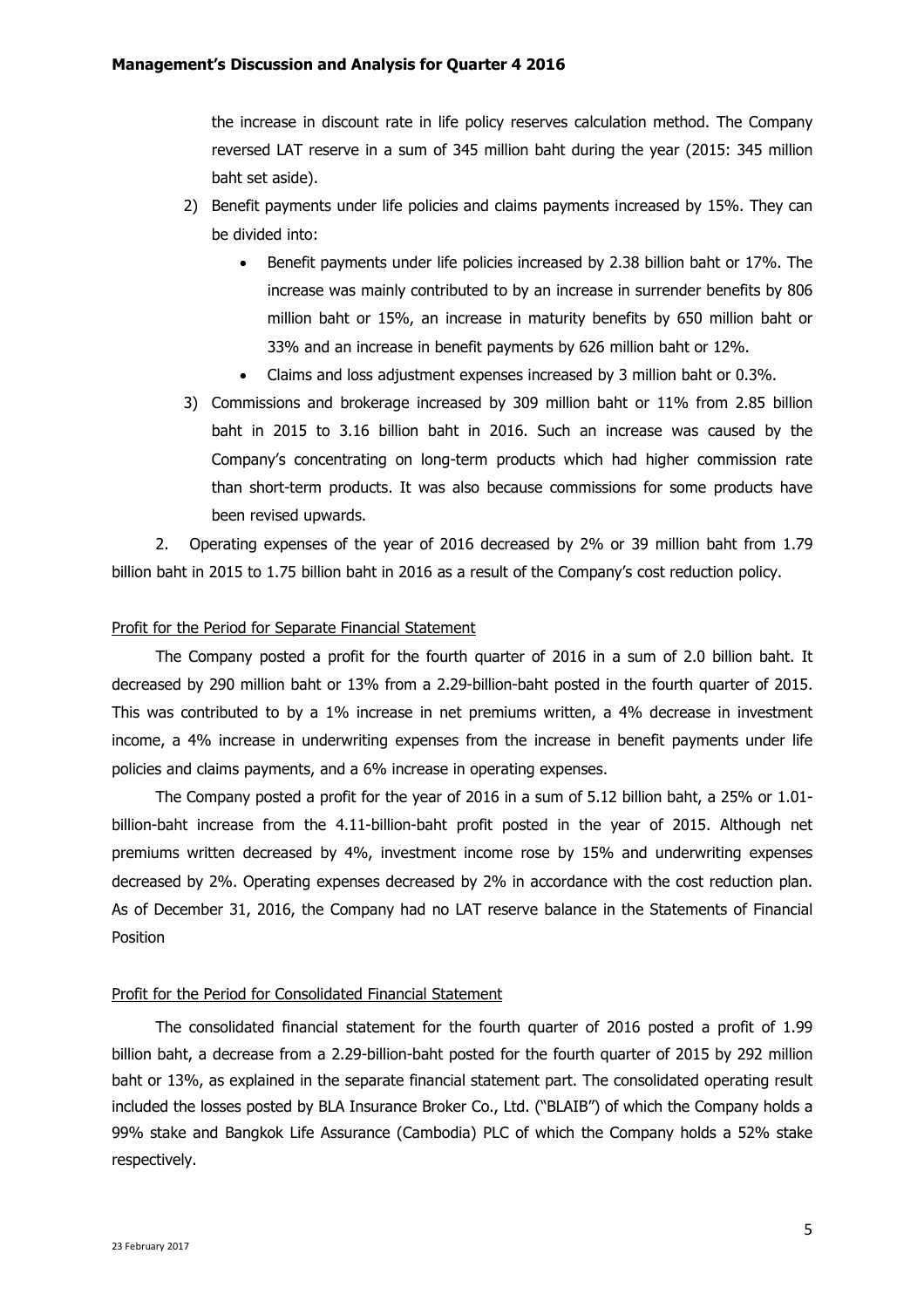The consolidated financial statement for the year of 2016 posted a profit of 5.10 billion baht, an increase of 992 million baht or 24% from a 4.11-billion-baht profit posted for the year of 2015, as explained in the separate financial statement part. The consolidated operating result included the losses posted by BLA Insurance Broker Co., Ltd. ("BLAIB") of which the Company holds a 99% stake and Bangkok Life Assurance (Cambodia) PLC of which the Company holds a 52% stake respectively.

# **Financial Position Summary**

**Table 6**: Financial Position Summary

|                                     |         |                   |         |                   | <b>Change</b> |               |
|-------------------------------------|---------|-------------------|---------|-------------------|---------------|---------------|
| <b>Financial Position</b>           |         | As at 31 Dec 2016 |         | As at 31 Dec 2015 |               |               |
| <b>Unit: Million</b>                |         |                   |         |                   |               | $\frac{9}{6}$ |
| Assets                              |         |                   |         |                   |               |               |
| Cash and cash equivalents           | 13,021  | 5%                | 7,087   | 3%                | 5,934         | 84%           |
| Premiums due and uncollected        | 2,200   | $1\%$             | 1,717   | $1\%$             | 482           | 28%           |
| Accrued investment incomes          | 2,053   | $1\%$             | 2,628   | $1\%$             | (575)         | $-22%$        |
| <b>Investments</b>                  | 259,361 | 92%               | 233,726 | 94%               | 25,635        | 11%           |
| Premises and equipment*             | 1,192   | $0\%$             | 592     | $0\%$             | 600           | 101%          |
| Other assets                        | 4,532   | 2%                | 3,827   | 2%                | 704           | 18%           |
| <b>Total assets</b>                 | 282,359 | 100%              | 249,577 | 100%              | 32,781        | 13%           |
| Liabilities and equity              |         |                   |         |                   |               |               |
| Life policy reserves                | 233,412 | 83%               | 207,308 | 83%               | 26,104        | 13%           |
| Insurance contract liabilities      | 9,686   | 3%                | 9,543   | 4%                | 144           | 2%            |
| Other liabilities                   | 5,919   | 2%                | 5,728   | 2%                | 191           | 3%            |
| <b>Total liabilities</b>            | 249,018 | 88%               | 222,579 | 89%               | 26,439        | 12%           |
| <b>Total equity</b>                 | 33,341  | 12%               | 26,998  | <b>11%</b>        | 6,343         | 23%           |
| <b>Total liabilities and equity</b> | 282,359 | 100%              | 249,577 | 100%              | 32,781        | 13%           |

\* Include Investment property and Intangible assets

## Assets

Total assets grew by 13% from December 31, 2015. Assets growth was mainly due to larger investment assets, which increased by 25.64 billion baht.

# Liabilities

Total liabilities increased by 1 2 % from December 31, 2015 mainly from life policy reserve which rose 26.10 billion baht according to the details given in the operating result part.

# Shareholders' Equity

Shareholders' equity increased by 6.34 billion baht, from 27.00 billion baht as of December 31, 2015 to 33.34 billion baht as of December 31, 2016. The increase was mainly contributed to by the operating profit of 5.12 billion baht and gains on valuation of investments in available-for-sale securities net of tax in a sum of 2.23 billion baht. The interim dividend paid during the year amounted to 1.09 billion baht.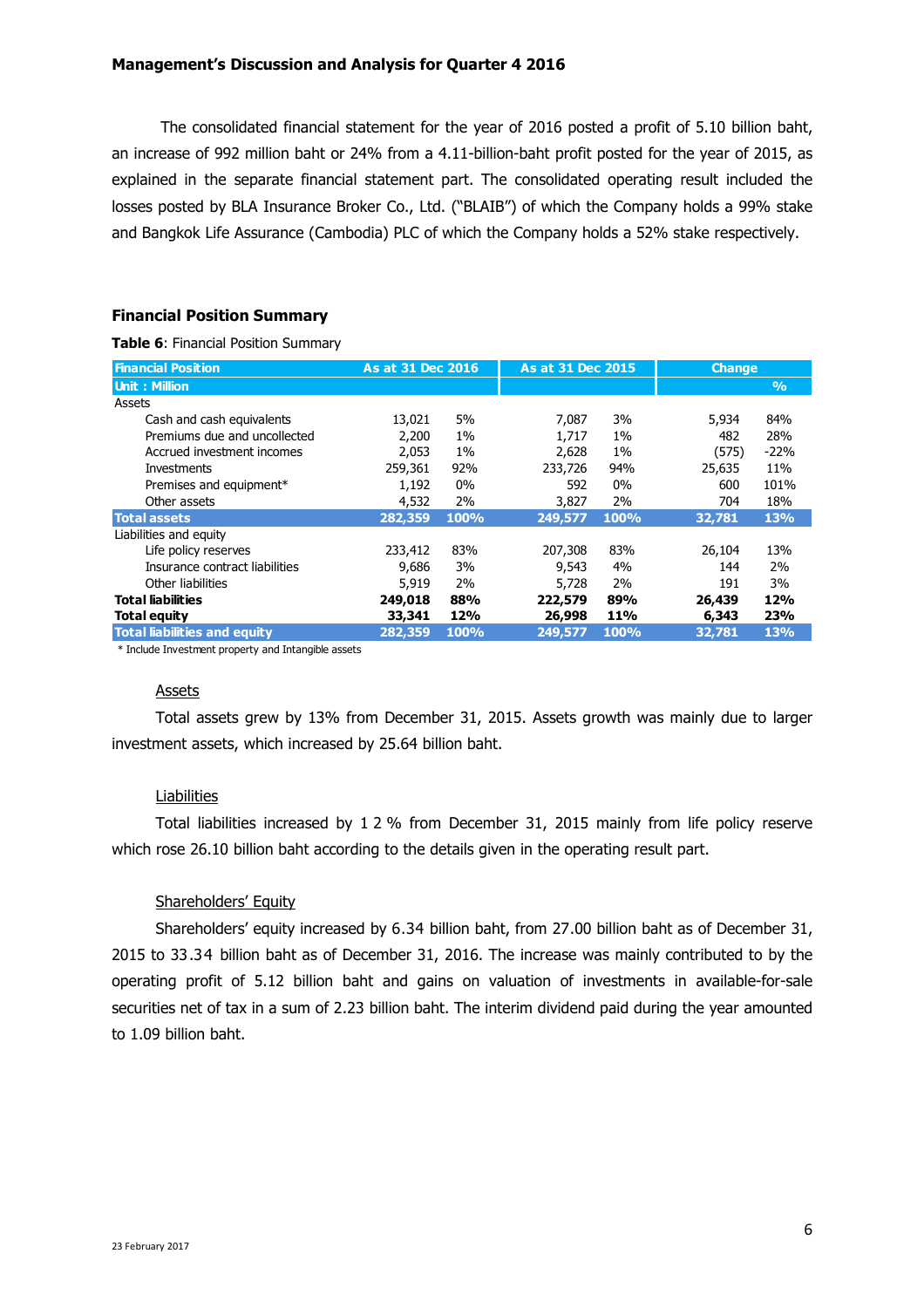# **Cash Flows**

**Table 7**: Cash Flows

| <b>Unit: Million</b>                 | <b>Statement of cash flows</b> |          |               |        |  |  |
|--------------------------------------|--------------------------------|----------|---------------|--------|--|--|
| For the year                         | 2016                           | 2015     | <b>Change</b> |        |  |  |
| Source (used) of fund                |                                |          |               |        |  |  |
| Operating activities                 | 7,737                          | 2,791    | 4,946         | 177%   |  |  |
| Investment activities                | (789)                          | (242)    | (547)         | 227%   |  |  |
| Financing activities                 | (1,015)                        | (1, 165) | 151           | $-13%$ |  |  |
| Net increased in cash                | 5,933                          | 1,384    | 4,549         | 329%   |  |  |
| Cash and cash equivalents -beginning | 7,088                          | 5,703    | 1,384         | 24%    |  |  |
| Cash and cash equivalents -ending    | 13,021                         | 7,088    | 5,933         | 84%    |  |  |

Cash and cash equivalents as of December 31, 2016 and 2015 were 13.02 billion baht and 7.09 billion baht. The increase in cash and cash equivalent amounted to 5.93 - billion-baht and 1.38billion-baht for the year ended 2016 and 2015, respectively. Cash and cash equivalents at the end of 2016 were greater than those in 2015 because of the record low rate of return of government bonds and also the limited supply of other debt securities. Thus, during 2016, the Company increased its short-term investments to hold for an opportunity to invest.

Regarding cash flows, the sources of funds from operating activities amounted to 7.74 billion baht in the year of 2016. In the year of 2015, cash flows from operating activities were 2.79 billion baht due to the following entries:

- 1) Net premiums written were in a sum of 42.70 billion baht in 2016, a decrease by 1.85 billion baht from the same period of 2015.
- 2) Interests, dividends, and other investment incomes amounted to 13.36 billion baht in 2016, an increase by 487 million from the same period of 2015.
- 3) Benefits payments under life policies and loss incurred on direct insurance increased by 2.79 billion baht from 15.02 billion baht in 2015 to 17.82 billion baht in 2016.
- 4) Investments in securities and general investments increased by 21.23 billion baht, causing a decrease in cash flows from operating activities in the same amount. In 2015, there was an increase in investments in securities and general investments by 31.13 billion baht.

Funds were used in investment activities which included purchases of land, buildings and equipments in the sum of 680 million baht and an investment in the sum of 108 million baht in Bangkok Life Assurance (Cambodia) PLC which is registered in Cambodia.

For the main use of funds from financing activities in 2016, the Company paid a dividend in the sum of 1.09 billion baht. The Company received cash from exercised warrants in the sum of 54 million baht.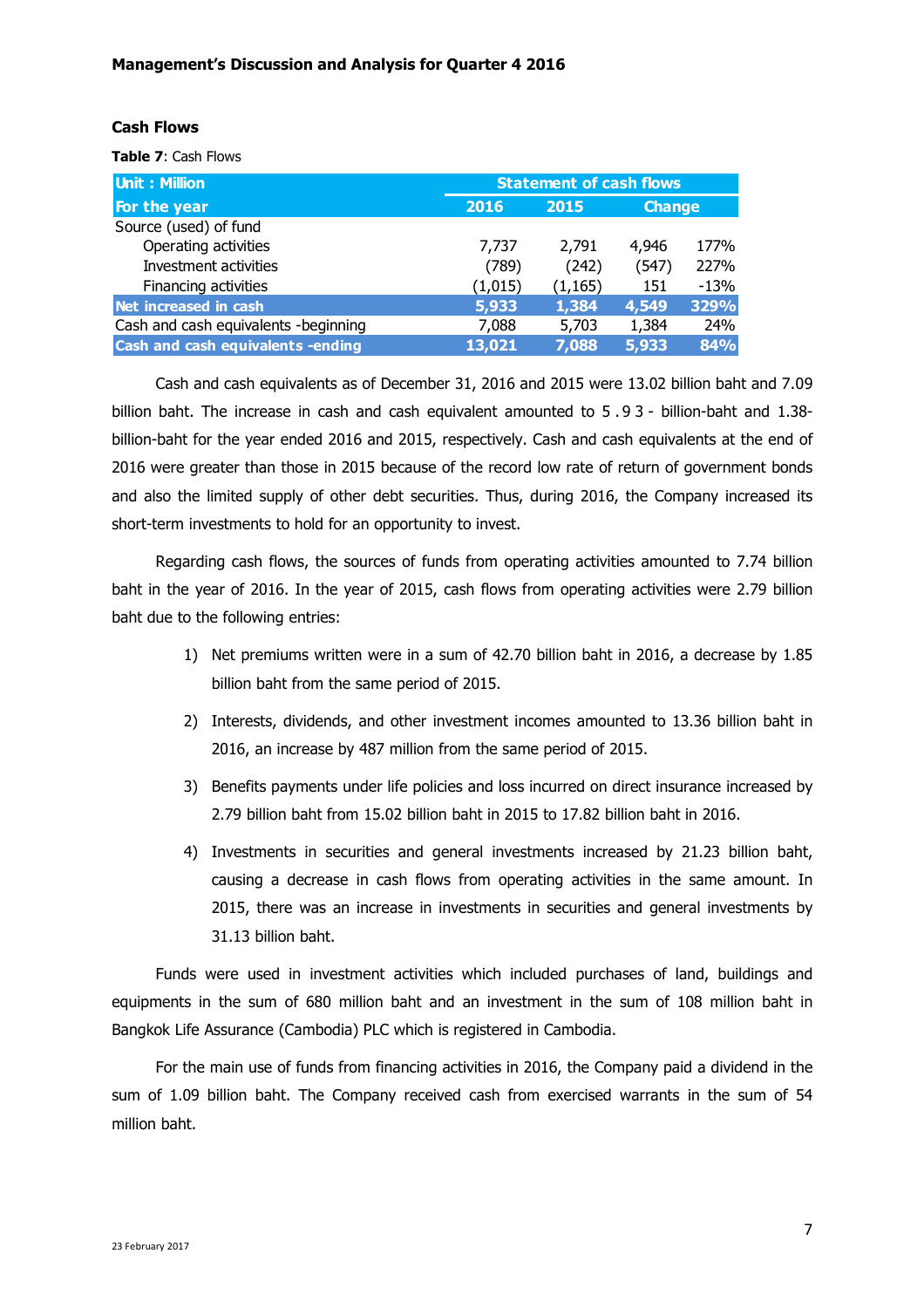# **Key Financial Ratios**

**Table 8: Financial Ratios<sup>3</sup>** 

| <b>Financial ratio</b> | <b>Quarter</b> |        | Year            |      |
|------------------------|----------------|--------|-----------------|------|
|                        | 4/2016         | 4/2015 | 2016            | 2015 |
| NI / Total income      | 13%            | 15%    | 9%              | 7%   |
| EBIT / Net premium     | 19%            | 22%    | 14 <sub>%</sub> | 11%  |
| NI / Net premium       | 15%            | 18%    | 12%             | 9%   |
| Reserve / Net premium  | 57%            | 60%    | 62%             | 68%  |

# **Capital Adequacy under Risk-Based Capital: RBC**

As required by laws, the Company maintained capital adequacy ratio as of December 31, 2016 at 252%<sup>4</sup> which decreased from 309% as of December 31, 2015. However, the ratio is still double the minimum level required by the Office of Insurance Commission (OIC).

## **Industry Overview**

Industry total life insurance premiums as of December 2016 were  $568.26$  billion baht<sup>5</sup>, a 5.72% increase year on year. They can be divided into first year premiums of 161.57 billion baht, a declining growth of 5.75% and renewal year premiums of 406.69 billion baht, an 11.09% increase. The top six companies by market share are as follows:

| <b>e 9:</b> Market share |                           |            |            |            |              |
|--------------------------|---------------------------|------------|------------|------------|--------------|
| No.                      | Company                   | <b>FYP</b> | <b>RYP</b> | ТP         | Market share |
|                          | AIA                       | 24,463.62  | 96,790.77  | 121,254.39 | 21.34%       |
| 2                        | Muang Thai Life Assurance | 33,815.23  | 63,197.30  | 97,012.53  | 17.07%       |
| 3                        | Thai Life Insurance       | 23,070.81  | 57,451.95  | 80,522.76  | 14.17%       |
| 4                        | Krungthai-AXA Life        | 14,938.04  | 40,936.97  | 55,875.02  | 9.83%        |
| 5.                       | <b>SCB Life Assurance</b> | 12,232.51  | 40,488.24  | 52,720.75  | 9.28%        |

6 Bangkok Life Assurance 11,149.50 32,183.42 43,332.92 7.63%

**Table** 

Regarding industry profit for 2016<sup>6</sup> (January – November, 2016), bancassurance channel's sales continued to grow. The data between January and November 2016 showed that the industry's total premiums through bancassurance increased by 7%, compared to the same period of the previous year. Bancassurance premiums represented 44% of total premiums earned from all channels, similar to the year 2015. Agent channel has also expanded with a 4% increase in total

<sup>3</sup> Calculation formulas:

 $\overline{a}$ 

Net income ratio  $=$  net income/ total income

EBIT to net premium ratio  $=$  net income before tax/ net premium

Net income to net premium ratio = net income/ net premium

Reserve to net premium ratio  $=$  increase in policy reserve over the previous year/ net premium

<sup>&</sup>lt;sup>4</sup> This ratio has not been audited by CPA.

<sup>&</sup>lt;sup>5</sup> Source: Thai Life Insurance Association

<sup>&</sup>lt;sup>6</sup> Source: Office of Insurance Commission